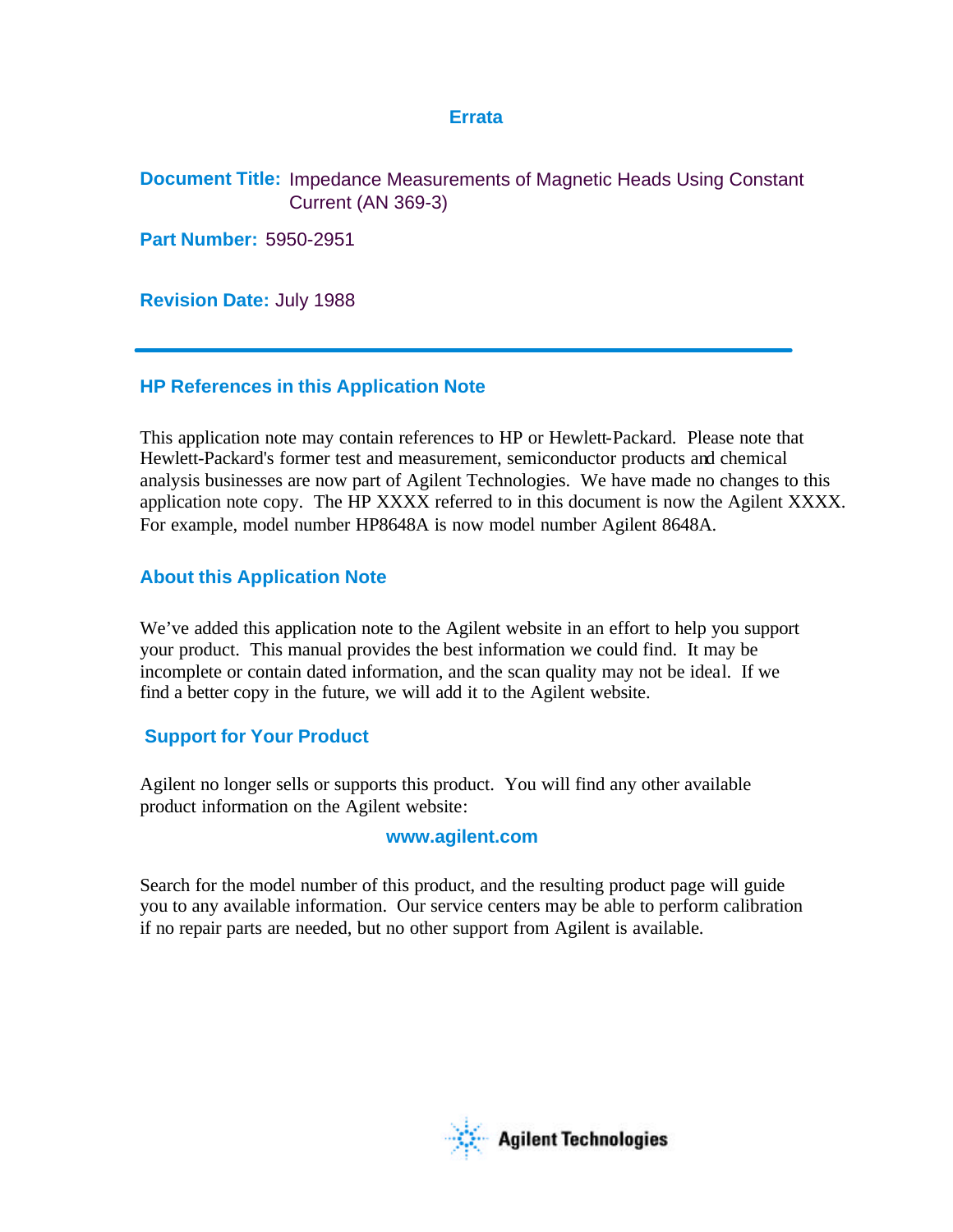# Impedance Measurements of Magnetic Heads Using Constant Current

# in Production and Quality Control Departments

- HP 4284A Precision LCR Meter -

# Introduction

Measuring the impedance of a magnetic head is a valuable technique for checking its quality. This type of measurement involves the following difficulties and demands.

- . It must be possible to conduct constantcurrent measurements at a number of frequency points, not only in the development department, but also in the production and quality control departments as well. -lt should also be easy to change from one set of measurement conditions to another when testing different devices.
- The additional errors caused by test fixtures, measurement cables, and the like prevent reliable measurements. These types of errors must be minimized.
- · Discrepancies between measurement values of different channels when a scanner is used must be able to be compensated for.

Conventional instruments cannot meet these demands.

# Solutions Offered by the HP 4284A

#### $\mathbf{1}$ . **Easy Constant Current Measurements**

The ALC<sup>1</sup> function allows easy constant current measurements within a range of 100 uA to 100 mA<sup>2</sup> even when measurement conditions such as the measurement frequency are modified. Since the current of the measured signal need not be monitored to perform adjustments as is the case with conventional instruments, constant-current measurements are quick and efficient.

#### **GO/NO-GO Testing of Several Frequency**  $2.$ **Points**

The List Sweep function<sup>3</sup> allows sweeping of any of 10 frequencies. Since it is possible to limit the measurement value per frequency. GO/NO-GO testing of constant current measurements can easily be performed at several frequencies.

#### A Memory Card Allows for Easy Setups 3.

A maximum of ten instrument settings for measurement conditions can be recorded on a single memory card. By preparing measurement conditions for different samples it is easy to go from one type of measurement to another without making mistakes.

#### 4. A Powerful Error Compensation Function Reduces the Additional Errors Caused by **Test Fixtures, and Measurement Cables**

This function minimizes the influence of test fixtures on the test results.

#### 5. **Multi-Channel Compensation Minimizes Discrepancies Between Scanner Channels**

The use of a scanner interface<sup>4</sup> compensates for channel discrepancies for up to a maximum of 128 channels. This function prevents discrepancies in measurement values between different channels, and ensures stable measurements.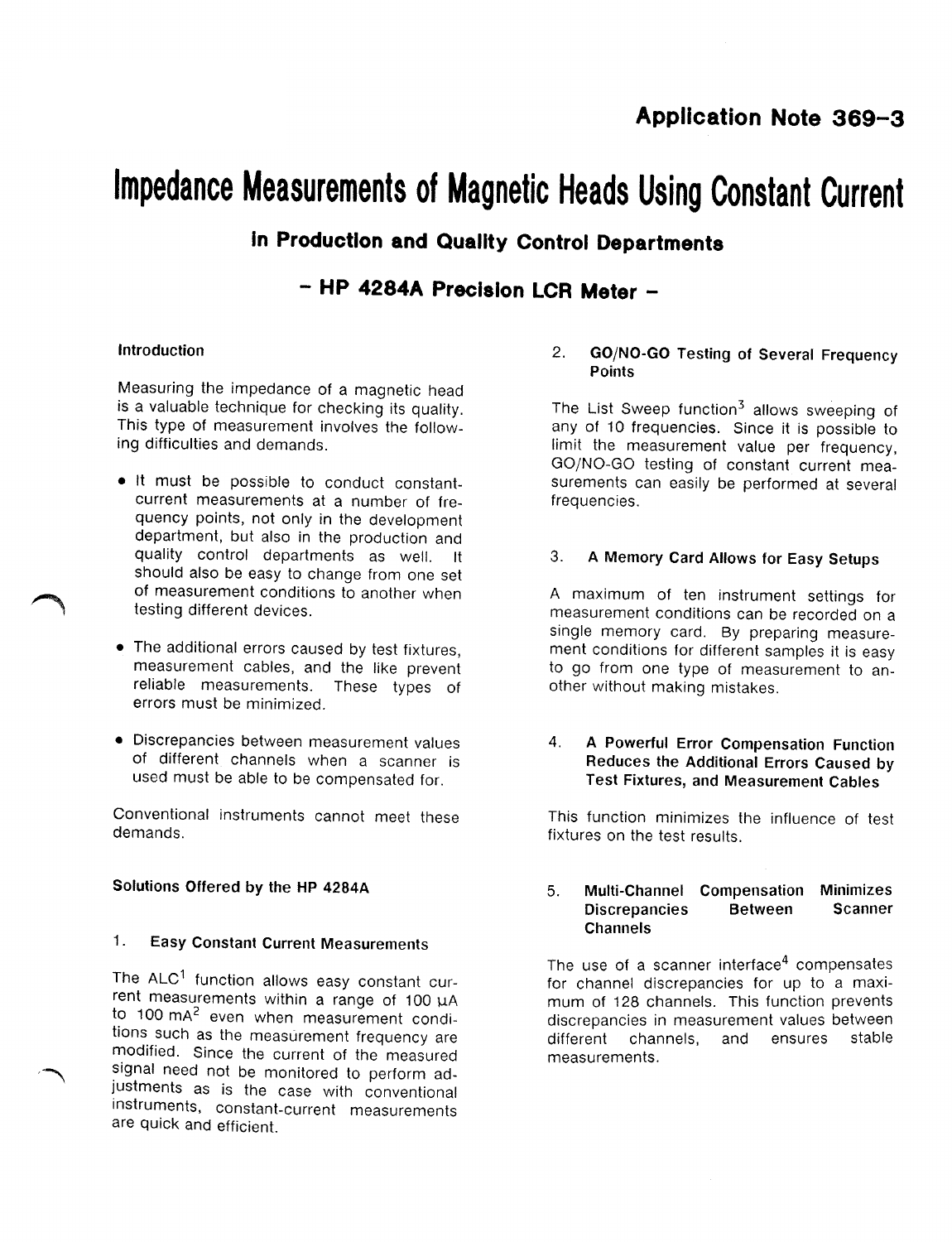## **Measurement Example**

(MEAS SETUP)

s seen in Figure 1 the setup menus on the large LCD screen of the HP 4284A facilitates set up operations. The frequency of the List Sweep function and limit value settings can also be performed with the use of menus. Figure 2 shows an example of a constantcurrent L - D measurement, and Figure 3 shows a List Sweep and a GO/NO-GO test result using limit values.

# Using a Scanner Interface

A conceptual drawing of the connection of a scanner using the scanner interface is shown below.



| $FUNC : Lp-Q$<br>FREQ : 100.000kHz<br>LEVEL:* 1.00mA INTEG:             | RANGE:<br>BIAS : 0.000 V                | AUTO<br>MED |                                            |
|-------------------------------------------------------------------------|-----------------------------------------|-------------|--------------------------------------------|
| INT<br>TRIG :<br>ON<br>$ALC$ :<br>OFF<br>$H_1 - P W$ :<br>0ms<br>DELAY: | <b>AVG</b><br>$\sim$<br>Vm :<br>Im<br>÷ | 0N<br>ON    | The Constant-Current                       |
| DEV A: OFF<br>$B:$ OFF                                                  | REF A: 0.00000 H<br>B: 0.00000          |             | mode is turned ON by<br>setting ALC to ON. |

SYS MENU

Figure 1. Setup Menu

| <meas display=""></meas>                                                                                                                      | SYS MENU                                                 | SYS MENU<br><list display="" sweep=""></list>                                                                                                                                                              |
|-----------------------------------------------------------------------------------------------------------------------------------------------|----------------------------------------------------------|------------------------------------------------------------------------------------------------------------------------------------------------------------------------------------------------------------|
| AUTO<br>RANGE:<br>FUNC : Lp-D<br>0.000V<br>BIAS :<br>FREQ : 1.00000kHz<br>MED<br>INTEG:<br>1.00mA<br>ILEVEL : *<br>231,970mH<br>$L \cdot p$ : | The current monitor                                      | MODE : SEQ<br>CMP<br>DL<br>Lp[ H ]<br>FREQ[Hz]<br>.385448<br>231.637m<br>1.00000k<br>$\perp$<br>.231003<br>199.836m<br>50.0000k<br>.464964<br>298.000m<br>80.0000k<br>н<br>.988626<br>521.034m<br>100.000k |
| 386256<br>D<br>$\mathcal{L}$<br>1.004mA<br>Im :<br>1.365 V<br>Um :<br>CORR: OPEN, SHORT                                                       | shows that this is a<br>constant current<br>measurement. |                                                                                                                                                                                                            |

Constant Current L - D Mea-Figure 2. surement Example

GO/NO-GO Test Measure-Figure 3 ment Example Using List Sweep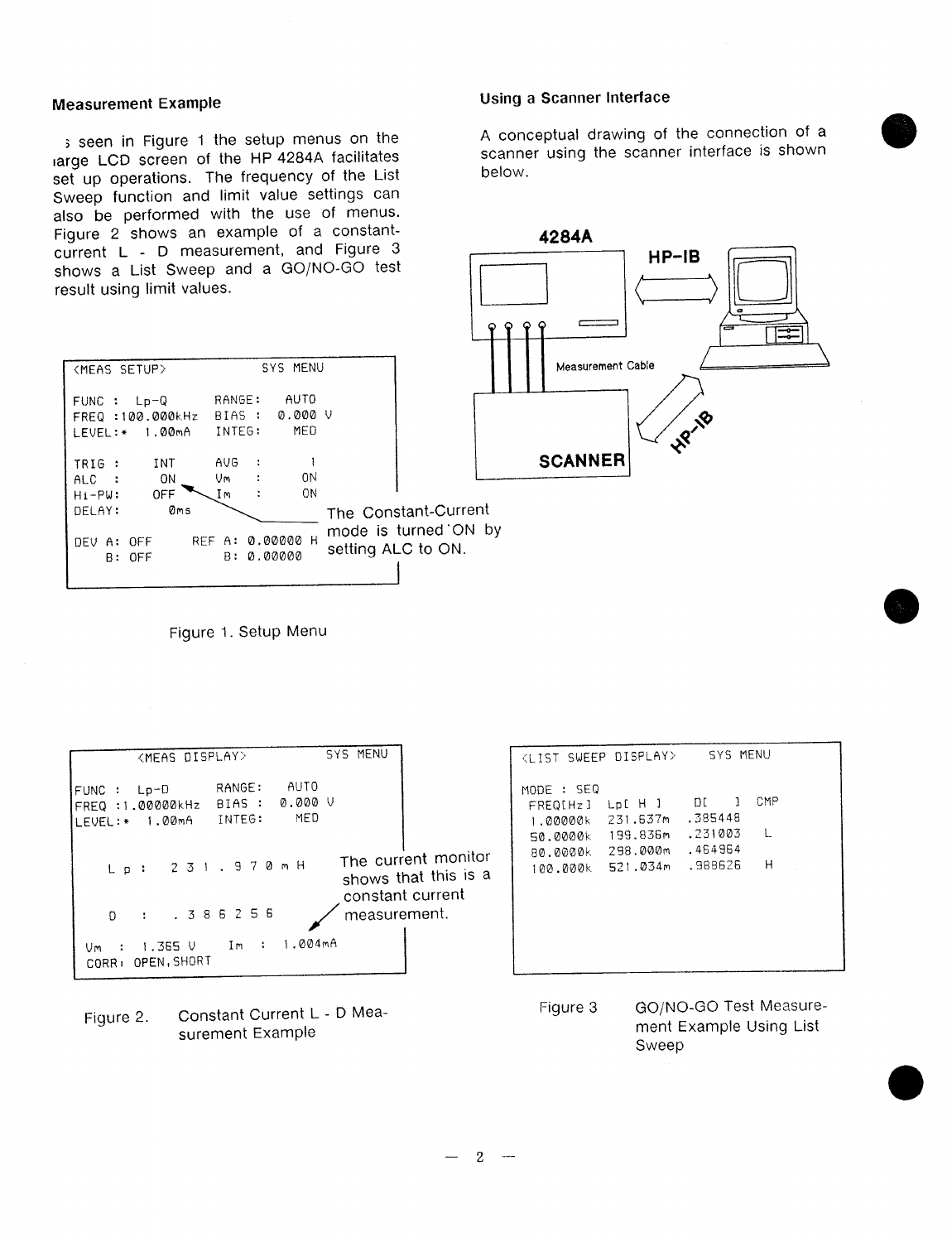### Conclusion

The HP 4284A Precision LCR Meter enables easy constant current measurements not possible with conventional LCR meters. The powerful error compensation function (OPEN/ SHORT/LOAD compensation, multi-channel<br>compensation), point sweep of desired frequency (List Sweep), and other functions greatly contribute to increasing the efficiency and reliability of impedance measurements of magnetic heads during manufacture, and in quality control departments.

- <sup>1.</sup> Automatic Level Control
- <sup>2</sup> When Option 001 is used
- <sup>3</sup> The List Sweep function enables performing constant-current measurements by means of sweeping the desired frequencies simultaneously with GO/NO-GO tests of limited values.
- $4$  Option 301